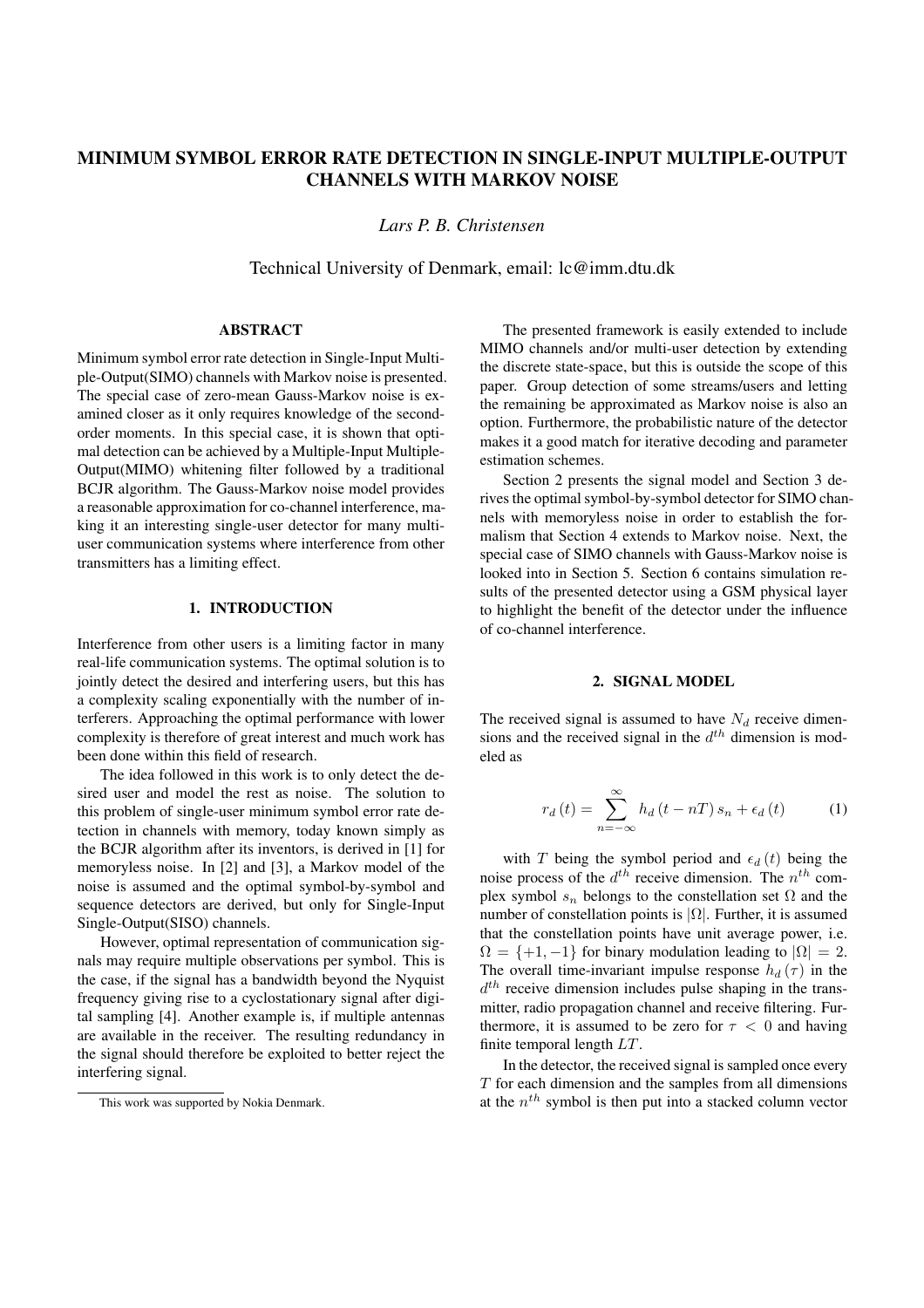notation as

$$
\mathbf{r}(nT) = [r_0(nT), r_1(nT), ..., r_{N_d-1}(nT)]^T \quad (2)
$$

where  $(\cdot)^T$  indicates matrix transpose. Samples starting<br>in the n<sub>a</sub>, the symbol and ending at the n<sub>a</sub>, the symbols is from the  $n_1$ 'th symbol and ending at the  $n_2$ 'th symbols is represented by

$$
\mathbf{r}_{n_1}^{n_2} = [\mathbf{r}(n_1 T)^T, \mathbf{r}((n_1 + 1) T)^T, \dots, \mathbf{r}(n_2 T)^T]^T
$$
 (3)

Assuming  $s_n = 0$  for  $n < 0$  and that  $N_s - L + 1$ symbols have been transmitted, the available received signal of length  $N_sT$  is therefore  $\mathbf{r}_0^{N_s-1}$ .

### **3. OPTIMAL DETECTION IN SIMO CHANNELS WITH MEMORYLESS NOISE**

The optimal symbol-by-symbol detector chooses the symbol having the highest posterior probability, that is

$$
\hat{s}_n = \arg\max_{s_n} P\left(s_n \mid \mathbf{r}_0^{N_s - 1}\right) \tag{4}
$$

As a result of the finite constellation size  $|\Omega|$  and the channel having a memory of  $L - 1$  symbols, the task of finding the posterior distribution may be formulated as an inference problem on a Hidden Markov Model(HMM) with  $|\Omega|^{L-1}$  states. The state vector of the j<sup>th</sup> state at the  $n^{th}$ <br>symbol determine the symbols interfering with the desired symbol determine the symbols interfering with the desired user in  $\mathbf{r}_n^n$  assuming the  $j^{th}$  combination of the interfering symbols. The state vector is therefore defined as

$$
\sigma_n^j = [\hat{s}_{n-L+1}^j, \hat{s}_{n-L+2}^j, ..., \hat{s}_{n-1}^j]
$$
 (5)

with  $\hat{s}_{n-1}^j$  being the value of the  $n-1$ 'th symbol in  $i^{th}$  state. Further define  $\Omega_2$  as the set of all states and the  $j<sup>th</sup>$  state. Further define  $\Omega_0$  as the set of all states and  $\Omega(s_{n-1})$  as the set of states where  $\hat{s}_{n-1}$  takes on a specific value from Ω. This makes it possible to rewrite the posterior probability as

$$
P\left(s_{n-1} \mid \mathbf{r}_{0}^{N_{s}-1}\right) = \frac{P\left(s_{n-1}, \mathbf{r}_{0}^{N_{s}-1}\right)}{P\left(\mathbf{r}_{0}^{N_{s}-1}\right)}
$$
\n
$$
= \frac{\sum_{\sigma_{n}^{j} \in \Omega(s_{n-1})} P\left(\mathbf{r}_{0}^{N_{s}-1}, \sigma_{n}^{j}\right)}{\sum_{\sigma_{n}^{j} \in \Omega_{0}} P\left(\mathbf{r}_{0}^{N_{s}-1}, \sigma_{n}^{j}\right)}
$$
\n(6)

The result of Equation (6) is, that the desired posterior can be extracted from the joint probability  $P\left(\mathbf{r}_{0}^{N_{s}-1}, \sigma_{n}^{j}\right)$ by marginalization. Finding the joint probability is done by splitting it into a forward variable  $\alpha_n^j$  and a backward variable  $\beta_n^j$  as

$$
P\left(\mathbf{r}_{0}^{N_{s}-1}, \boldsymbol{\sigma}_{n}^{j}\right) = P\left(\mathbf{r}_{0}^{n-1}, \boldsymbol{\sigma}_{n}^{j}\right) P\left(\mathbf{r}_{n}^{N_{s}-1} \mid \mathbf{r}_{0}^{n-1}, \boldsymbol{\sigma}_{n}^{j}\right)
$$

$$
= P\left(\mathbf{r}_{0}^{n-1}, \boldsymbol{\sigma}_{n}^{j}\right) P\left(\mathbf{r}_{n}^{N_{s}-1} \mid \boldsymbol{\sigma}_{n}^{j}\right)
$$

$$
\alpha_{n}^{j}
$$

$$
\beta_{n}^{j}
$$
(7)

The conditioning on  $r_0^{n-1}$  can be dropped as the state vector contains all information about the past. However, this is only true when the noise is memoryless as assumed here.

To find the forward and backward variables, let the apriori probability of a state transition be  $P\left(\sigma_n^j \mid \sigma_{n-1}^{j'}\right)$  and the set of states where  $P\left(\sigma_n^j \mid \sigma_{n-1}^{j'}\right) \neq 0$  as  $\Omega_n$ . This makes it possible to find the forward variable recursively as

$$
\alpha_n^j = P\left(\mathbf{r}_0^{n-1}, \sigma_n^j\right) = \sum_{\substack{\sigma_{n-1}^{j'} \in \Omega_n}} P\left(\mathbf{r}_0^{n-1}, \sigma_n^j, \sigma_{n-1}^{j'}\right)
$$

$$
= \sum_{\substack{\sigma_{n-1}^{j'} \in \Omega_n}} \underbrace{P\left(\mathbf{r}_0^{n-2}, \sigma_{n-1}^{j'}\right)}_{\alpha_{n-1}^{j'}}
$$

$$
P\left(\mathbf{r}_{n-1}^{n-1} \mid \sigma_n^j, \sigma_{n-1}^{j'}\right)
$$
(8)

and the backward variable as

$$
\beta_n^j = P\left(\mathbf{r}_n^{N_s-1} \mid \boldsymbol{\sigma}_n^j\right) = \sum_{\substack{\boldsymbol{\sigma}_{n+1}^j \in \Omega_{n+1} \\ \boldsymbol{\sigma}_{n+1}^j \in \Omega_{n+1}}} P\left(\mathbf{r}_n^{N_s-1}, \boldsymbol{\sigma}_{n+1}^j \mid \boldsymbol{\sigma}_n^j\right)
$$

$$
= \sum_{\substack{\boldsymbol{\sigma}_{n+1}^j \in \Omega_{n+1} \\ \beta_{n+1}^j}} P\left(\boldsymbol{\sigma}_{n+1}^j \mid \boldsymbol{\sigma}_n^j\right)
$$

$$
P\left(\mathbf{r}_n^n \mid \boldsymbol{\sigma}_{n+1}^j, \boldsymbol{\sigma}_n^j\right)
$$
(9)

In the special case where the noise  $\epsilon_d$  (t) is zero-mean Additive White Gaussian Noise(AWGN) with variance  $\sigma^2$ per dimension, the observation probability is conditionally Gaussian and is given by

$$
-2ln\left(P\left(\mathbf{r}_{n-1}^{n-1} \mid \boldsymbol{\sigma}_n^j, \boldsymbol{\sigma}_{n-1}^{j'}\right)\right) + Z
$$
  

$$
= \frac{1}{\sigma^2} \left\| \mathbf{r}_{n-1}^{n-1} - \hat{\mathbf{r}}_{n-1}^{n-1} \left(\mathbf{h}, \boldsymbol{\sigma}_n^j, \boldsymbol{\sigma}_{n-1}^{j'}\right) \right\|^2
$$
(10)

with the normalization constant  $Z = N_d ln (2\pi \sigma^2)$ . The function  $\hat{\mathbf{r}}_{n-1}^{n-1}$   $\left(\mathbf{h}, \sigma_n^j, \sigma_{n-1}^{j'}\right)$  reconstructs the desired signal from the sampled impulse response **h** and the overall state. In the case of AWGN, the complexity of the algorithm is  $\mathcal{O}\left(N_d |\Omega|^L\right)$  operations per symbol as  $\mathcal{O}\left(N_d |\Omega|\right)$ operations must be performed in each of the  $|\Omega|^{L-1}$  states.

# **4. OPTIMAL DETECTION IN SIMO CHANNELS WITH MARKOV NOISE**

The noise process  $\epsilon_d$  (t) is now assumed to be Markov with a finite temporal memory  $N_mT$  and possibly coupled across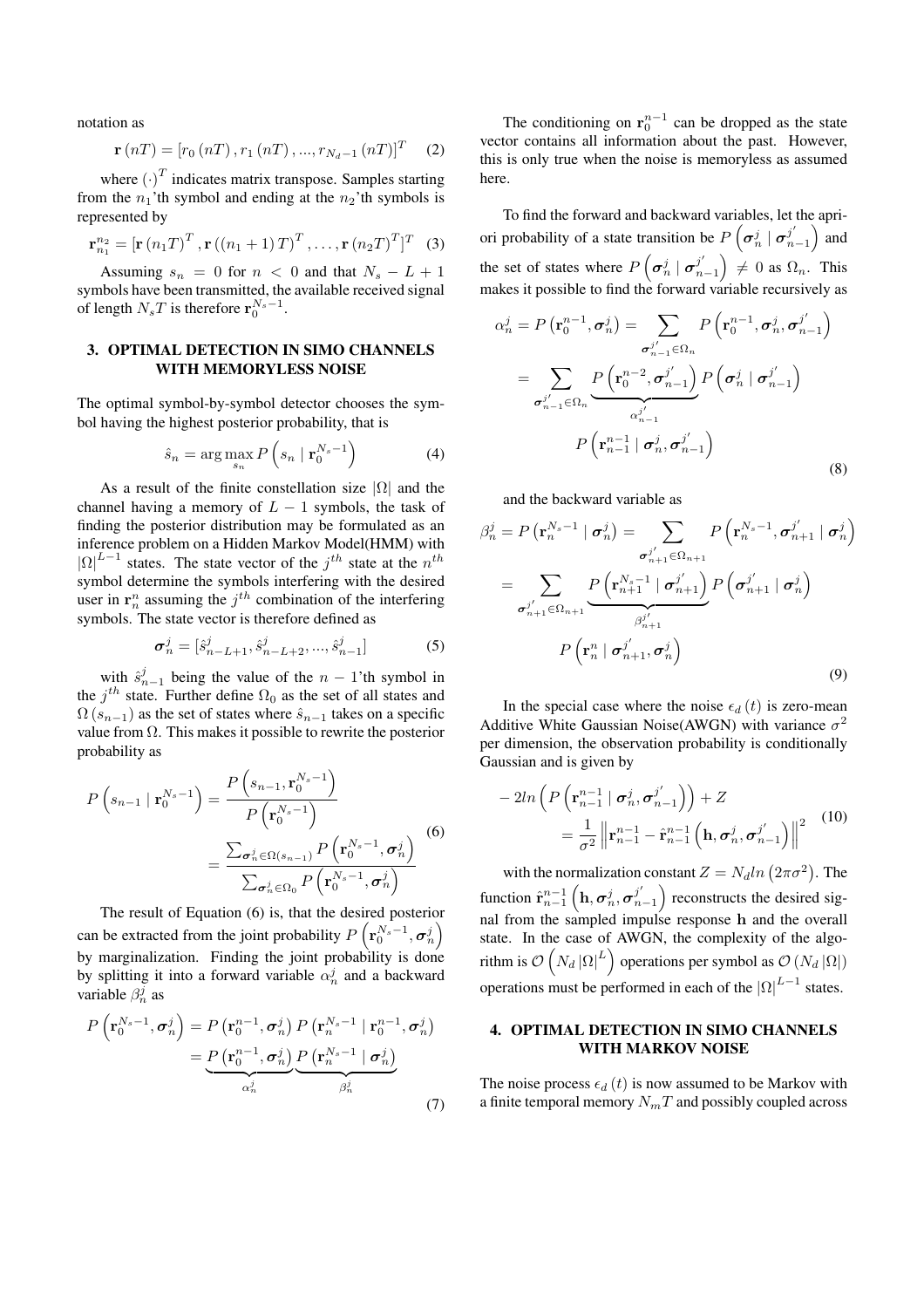the receive dimensions. As before, it is desirable to model the desired signal by a HMM, but now the noise is independently modeled by a Markov model and the memory needed to correctly capture the state of the system is now  $L - 1 + N_m$  as the memories add up. The number of states<br>is now  $|O|^{L-1+N_m}$  and the new state vector is therefore deis now  $|\Omega|^{L-1+N_m}$  and the new state vector is therefore defined as

$$
\sigma_n^j = [\hat{s}_{n-L-N_m+1}^j, \hat{s}_{n-L-N_m+2}^j, ..., \hat{s}_{n-1}^j]
$$
(11)

As in Equation (7), the joint probability is found by splitting it into a forward variable and backward variable by

$$
P\left(\mathbf{r}_{0}^{N_{s}-1}, \boldsymbol{\sigma}_{n}^{j}\right) = P\left(\mathbf{r}_{0}^{n-1}, \boldsymbol{\sigma}_{n}^{j}\right) P\left(\mathbf{r}_{n}^{N_{s}-1} \mid \mathbf{r}_{0}^{n-1}, \boldsymbol{\sigma}_{n}^{j}\right)
$$

$$
= P\left(\mathbf{r}_{0}^{n-1}, \boldsymbol{\sigma}_{n}^{j}\right) P\left(\mathbf{r}_{n}^{N_{s}-1} \mid \mathbf{r}_{n-N_{m}}^{n-1}, \boldsymbol{\sigma}_{n}^{j}\right)
$$

$$
\alpha_{n}^{j}
$$
(12)

However, the conditioning on  $\mathbf{r}_0^{n-1}$  can only be reduced to  $\mathbf{r}_{n-N_m}^{n-1}$  as a result of the finite memory Markov noise and the fact that only the desired signal is described by  $\sigma_n^j$ .

As before the forward variable  $\alpha_n^j$  and the backward variable  $\beta_n^j$  may be found recursively. The forward variable is found by

$$
\alpha_n^j = P\left(\mathbf{r}_0^{n-1}, \sigma_n^j\right) = \sum_{\sigma_{n-1}^{j'} \in \Omega_n} P\left(\mathbf{r}_0^{n-1}, \sigma_n^j, \sigma_{n-1}^{j'}\right)
$$

$$
= \sum_{\sigma_{n-1}^{j'} \in \Omega_n} \underbrace{P\left(\mathbf{r}_0^{n-2}, \sigma_{n-1}^{j'}\right)}_{\alpha_{n-1}^{j'}}
$$

$$
P\left(\mathbf{r}_{n-1}^{n-1} \mid \mathbf{r}_{n-1-N_m}^{n-2}, \sigma_n^j, \sigma_{n-1}^{j'}\right)
$$
(13)

and the backward variable by

$$
\beta_n^j = P\left(\mathbf{r}_n^{N_s-1} \mid \mathbf{r}_{n-N_m}^{n-1}, \sigma_n^j\right)
$$
\n
$$
= \sum_{\sigma_{n+1}^j \in \Omega_{n+1}^j} P\left(\mathbf{r}_n^{N_s-1}, \sigma_{n+1}^{j'} \mid \mathbf{r}_{n-N_m}^{n-1}, \sigma_n^j\right)
$$
\n
$$
= \sum_{\sigma_{n+1}^j \in \Omega_{n+1}^j} \underbrace{P\left(\mathbf{r}_{n+1}^{N_s-1} \mid \mathbf{r}_{n+1-N_m}^n, \sigma_{n+1}^{j'}\right)}_{\beta_{n+1}^j}
$$
\n
$$
P\left(\sigma_{n+1}^{j'} \mid \sigma_n^j\right) P\left(\mathbf{r}_n^{n} \mid \mathbf{r}_{n-N_m}^{n-1}, \sigma_{n+1}^{j'}, \sigma_n^j\right)
$$
\n(14)

The observation probability is now conditioned on previous received samples and a convenient way of avoiding this is by rewriting using Bayes' rule as

$$
P\left(\mathbf{r}_{n-1}^{n-1} \mid \mathbf{r}_{n-1-N_m}^{n-2}, \sigma_n^j, \sigma_{n-1}^j\right)
$$
  
= 
$$
\frac{P\left(\mathbf{r}_{n-1-N_m}^{n-1} \mid \sigma_n^j, \sigma_{n-1}^j\right)}{P\left(\mathbf{r}_{n-1-N_m}^{n-2} \mid \sigma_n^j, \sigma_{n-1}^j\right)}
$$
(15)

which can be evaluated directly. The complexity of the algorithm is  $\mathcal{O}\left(|\Omega|^{L+N_m}\right)$  per symbol excluding the complexity involved in evaluating Equation (15).

# **5. OPTIMAL DETECTION IN SIMO CHANNELS WITH GAUSS-MARKOV NOISE**

The special case where the noise is not only Markov, but also zero-mean Gaussian is described in this section. This model fits communication systems well and is interesting as only the covariance matrix of the noise must be known in order to evaluate Equation (15). Any Gauss-Markov process having non-zero mean is also described by this section, as it may be transformed into having zero-mean by subtracting the mean.

Let the noise samples be stacked in the same manner in  $\epsilon_{n_1}^{n_2}$  as in  $\mathbf{r}_{n_1}^{n_2}$  for the received signal. To evaluate the top of Equation (15), the covariance

$$
\mathbf{\Sigma} = E\left[\boldsymbol{\epsilon}_{n-N_m}^n \left(\boldsymbol{\epsilon}_{n-N_m}^n\right)^H\right]
$$
 (16)

is required where  $(\cdot)^H$  indicates matrix transpose and<br>index conjugation. The lower part requires the covaricomplex conjugation. The lower part requires the covariance

$$
\breve{\mathbf{\Sigma}} = E\left[\epsilon_{n-N_m}^{n-1} \left(\epsilon_{n-N_m}^{n-1}\right)^H\right] \tag{17}
$$

However, the last covariance is included in the first as can be seen by block partioning the first as

$$
\Sigma = \left[ \begin{array}{cc} \breve{\Sigma} & B \\ B^H & A \end{array} \right] \tag{18}
$$

Defining

$$
\mathbf{W} = \Sigma^{-1} - \begin{bmatrix} \check{\Sigma}^{-1} & \mathbf{0} \\ \mathbf{0} & \mathbf{0} \end{bmatrix}
$$
 (19)

makes it possible to rewrite Equation (15) as

$$
-2ln\left(\frac{P\left(\mathbf{r}_{n-1-N_m}^{n-1} \mid \sigma_n^j, \sigma_{n-1}^{j'}\right)}{P\left(\mathbf{r}_{n-1-N_m}^{n-2} \mid \sigma_n^j, \sigma_{n-1}^{j'}\right)}\right) + Z = \hat{\epsilon}_{n-1-N_m}^{n-1}\left(\mathbf{h}, \sigma_n^j, \sigma_{n-1}^{j'}\right)^H \mathbf{W} \hat{\epsilon}_{n-1-N_m}^{n-1}\left(\mathbf{h}, \sigma_n^j, \sigma_{n-1}^{j'}\right)
$$
\n(20)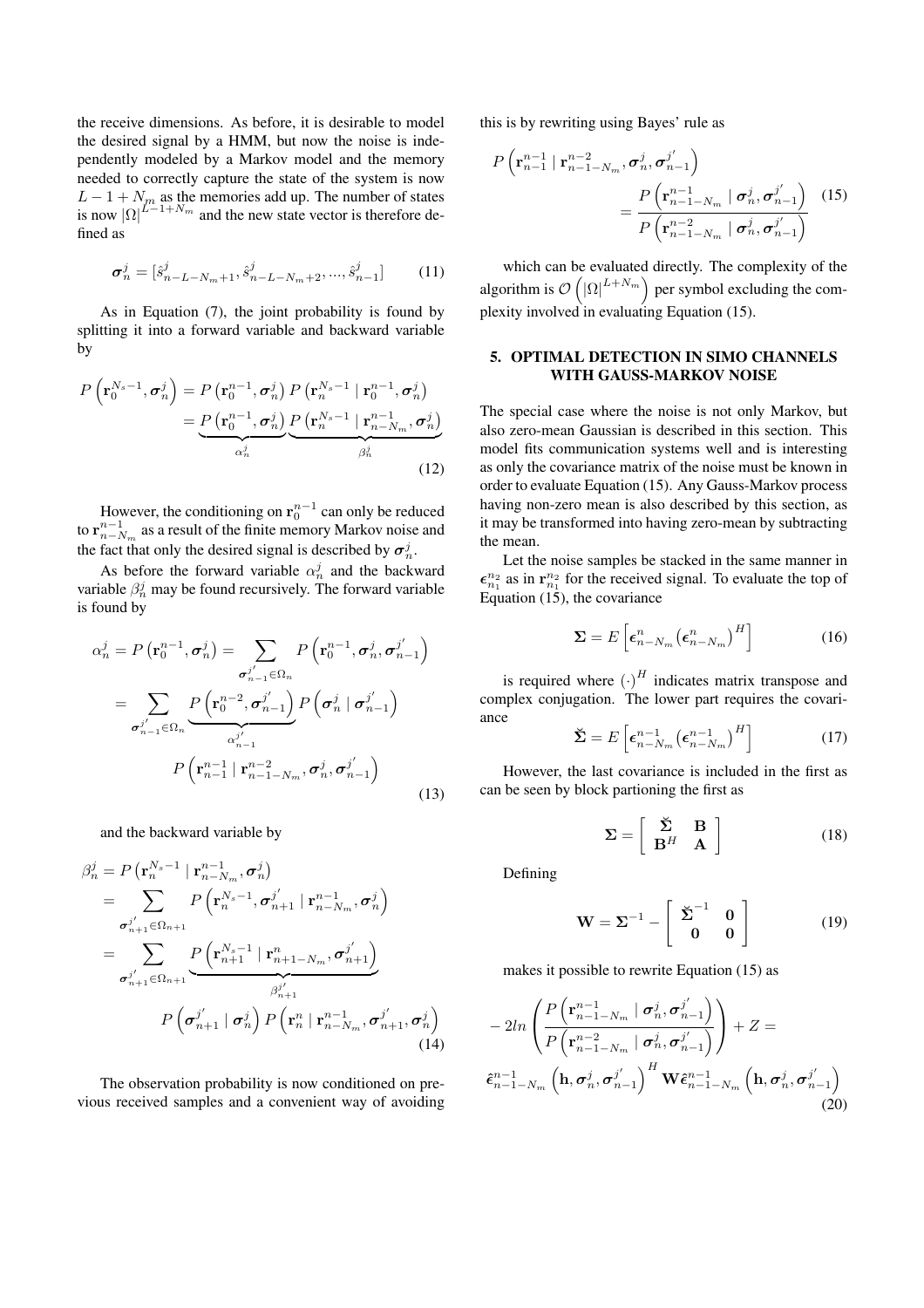with the normalization constant being

$$
Z = \ln \left| \mathbf{A} - \mathbf{B}^H \tilde{\mathbf{\Sigma}}^{-1} \mathbf{B} \right| + N_d \ln \left( 2\pi \right) \tag{21}
$$

where |·| indicates the matrix determinant and the estimated noise is defined as

$$
\hat{\boldsymbol{\epsilon}}_{n-1-N_m}^{n-1} \left(\mathbf{h}, \boldsymbol{\sigma}_n^j, \boldsymbol{\sigma}_{n-1}^{j'}\right)
$$
\n
$$
= \mathbf{r}_{n-1-N_m}^{n-1} - \hat{\mathbf{r}}_{n-1-N_m}^{n-1} \left(\mathbf{h}, \boldsymbol{\sigma}_n^j, \boldsymbol{\sigma}_{n-1}^{j'}\right)
$$
\n(22)

However, the rank of **W** is not full. It is shown in Section 8 that  $rank(\mathbf{W}) = N_d$ , thus making it possible to express  $\mathbf{W}$  as a sum of  $N_d$  vector outer products

$$
\mathbf{W} = \sum_{d=0}^{N_d - 1} \mathbf{f}_d \mathbf{f}_d^H
$$
  
= 
$$
\underbrace{[\mathbf{f}_0, \mathbf{f}_1, \dots, \mathbf{f}_{N_d - 1}]}_{\mathbf{F}} \underbrace{[\mathbf{f}_0, \mathbf{f}_1, \dots, \mathbf{f}_{N_d - 1}]}_{\mathbf{F}^H}
$$
(23)

Whitening of the noise process can therefore be achieved by the MIMO whitening filter  $F<sup>H</sup>$ . The whitened received signal and reconstructed signal are defined as

$$
\tilde{\mathbf{r}}_{n-1}^{n-1} = \mathbf{F}^H \mathbf{r}_{n-1-N_m}^{n-1}
$$
\n
$$
\tilde{\mathbf{r}}_{n-1}^{n-1} \left( \mathbf{h}, \sigma_n^j, \sigma_{n-1}^{j'} \right) = \mathbf{F}^H \hat{\mathbf{r}}_{n-1-N_m}^{n-1} \left( \mathbf{h}, \sigma_n^j, \sigma_{n-1}^{j'} \right)
$$
\n(24)

making it possible to rewrite Equation (20) as

$$
-2ln\left(\frac{P\left(\mathbf{r}_{n-1-N_m}^{n-1} \mid \sigma_n^j, \sigma_{n-1}^{j'}\right)}{P\left(\mathbf{r}_{n-1-N_m}^{n-2} \mid \sigma_n^j, \sigma_{n-1}^{j'}\right)}\right) + Z
$$
\n
$$
= \left\|\tilde{\mathbf{r}}_{n-1}^{n-1} - \tilde{\mathbf{r}}_{n-1}^{n-1} \left(\mathbf{h}, \sigma_n^j, \sigma_{n-1}^{j'}\right)\right\|^2
$$
\n(25)

This is simply the AWGN version of the receiver as the signal has now been whitened by  $F^H$ , but the channel length is now  $L + N_m$  instead of L. The complexity of the receiver using the whitening filter is therefore  $\mathcal{O}\left(N_d |\Omega|^{L+N_m}\right)$  operations per symbol excluding finding and applying the whitening filter. As expected, the results of [2] and [3] are recovered if  $N_d = 1$  is inserted.

#### **6. NUMERICAL SIMULATIONS**

In this section, a number of simulations using a GSM physical layer is presented using the zero-mean Gauss-Markov model to approximate Co-Channel Interference(CCI). All interferers are fully synchonized in time with the desired user. The used modulation is Gaussian Minimum Shift Keying(GMSK) with  $BT = 0.3$  in accordance with the GSM specifications. However, as this modulation is non-linear, it is linearized to fit the model of Equation (1) by the Laurent approximation [5]. The channel model used for all simulations is the Typical Urban(TU) model given by the GSM specifications using a mobile speed of 50 km/h at a carrier frequency of 945 MHz. All simulations are performed using perfect knowledge of the linearized impulse response of the desired user and covariance matrix of the linearized interference.

In the detector the received signal is oversampled by a factor of  $N_{sps}$  relative to the symbolrate. There are several reasons for having  $N_{sps} > 1$  in a GSM receiver, one being that the bandwidth of the signal exceeds the Nyquist frequency. After sampling, the received signal is derotated to remove the rotation in the GMSK modulation [5]. Next, the received signal is split into a real and imaginary part as this improves the rejection of interferers with real constellation points, such as derotated GMSK, by exploiting redundancy in the interfering signal [6]. The number of real-valued receive dimensions for the receiver is therefore  $N_d = 2N_{sps}$ .

As a measure of the level of interference, the Carrier-to-Interference Ratio( $CIR$ ) is defined as the average received power for the desired user divided by the average received interference power. Further, AWGN is added to account for any thermal noise with the Signal-to-Noise Ratio( $SNR$ ) being defined as the average received signal power from the desired user divided by the noise variance.

For comparison, the performance of IQ-LMMSE[6] and BCJR detection without whitening is shown using perfect parameter estimates. Like the Gauss-Markov approximation, the IQ-LMMSE relies on second-order moments to suppress interference and therefore seems to be a reasonable comparison.

In Figure 1 the Bit Error Rate(BER) of a GSM user is plotted under the influence of one GMSK co-channel interferer. It can be seen that a gain can be achieved by increasing the oversampling from  $N_{sps} = 1$  to  $N_{sps} = 2$  and that the IQ-LMMSE is outperformed, especially at higher values of  $CIR$ . Higher values of  $N_{sps}$  are not included as only marginal gains compared to  $N_{sps} = 2$  are achievable for this scenario. The value of  $L = 7$  is selected in order to capture all energy spread out in time by the channel model and  $N_m = 3$  was selected as higher values seem to provide little improvement.

In Figure 2 another interferer is added with the second interferer being 10dB weaker than the first. The performance is clearly impacted by the additional interferer, but a significant gain is still achieved over IQ-LMMSE and by using  $N_{sps} = 2$  compared to  $N_{sps} = 1$ .

# **7. CONCLUSION**

Minimum symbol error rate detection in SIMO channels with Markov noise has been derived as a generalization of